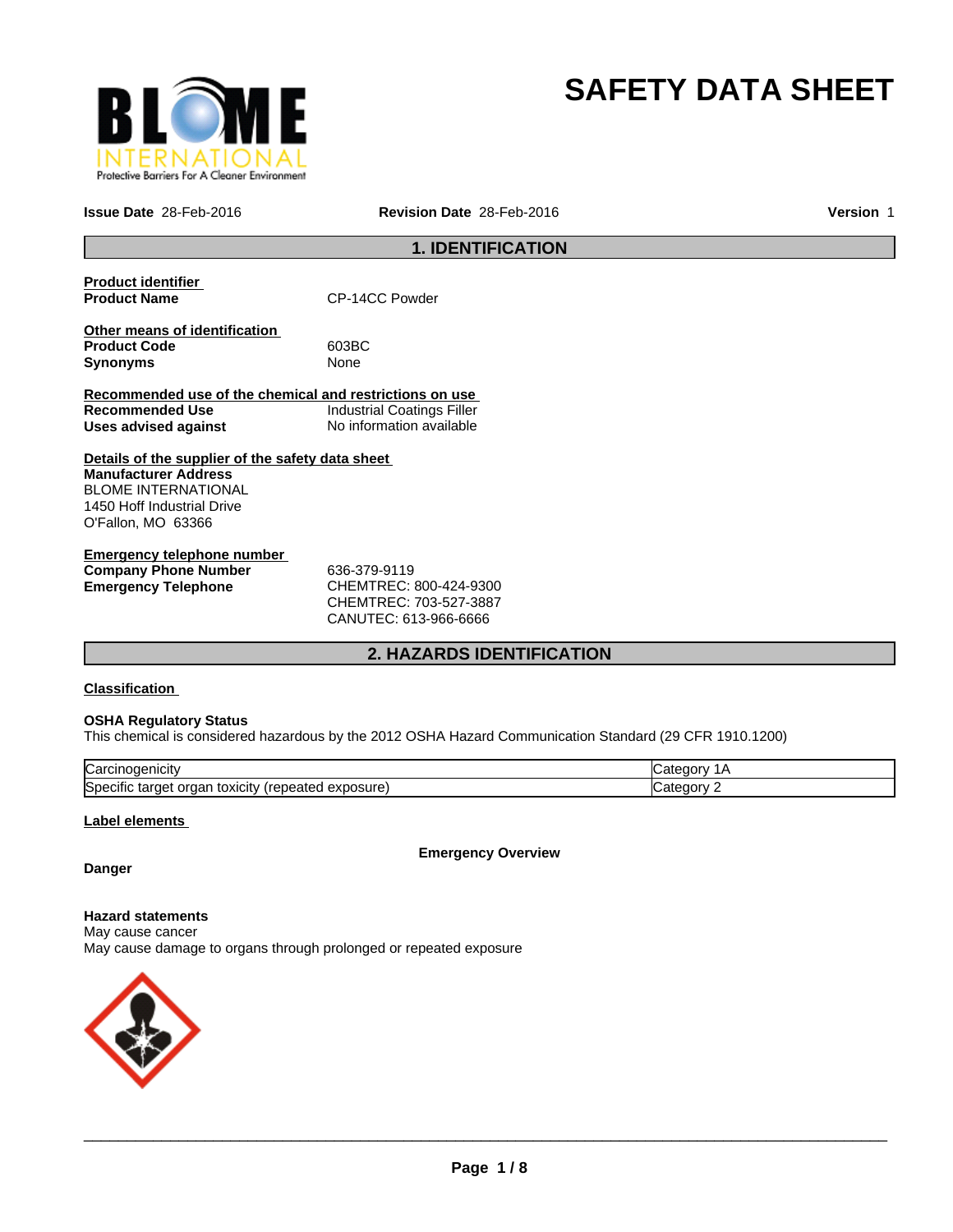**Appearance** powder **Physical state** Solid **Odor** None

 $\overline{\phantom{a}}$  ,  $\overline{\phantom{a}}$  ,  $\overline{\phantom{a}}$  ,  $\overline{\phantom{a}}$  ,  $\overline{\phantom{a}}$  ,  $\overline{\phantom{a}}$  ,  $\overline{\phantom{a}}$  ,  $\overline{\phantom{a}}$  ,  $\overline{\phantom{a}}$  ,  $\overline{\phantom{a}}$  ,  $\overline{\phantom{a}}$  ,  $\overline{\phantom{a}}$  ,  $\overline{\phantom{a}}$  ,  $\overline{\phantom{a}}$  ,  $\overline{\phantom{a}}$  ,  $\overline{\phantom{a}}$ 

**Precautionary Statements - Prevention**

Obtain special instructions before use Do not handle until all safety precautions have been read and understood Use personal protective equipment as required Do not breathe dust/fume/gas/mist/vapors/spray

#### **Precautionary Statements - Response**

IF exposed or concerned: Get medical advice/attention

#### **Precautionary Statements - Storage** Store locked up

**Precautionary Statements - Disposal** Dispose of contents/container to an approved waste disposal plant

#### **Hazards not otherwise classified (HNOC)**  Not applicable

**Other Information**  Not applicable.

#### **Unknown acute toxicity**

24% of the mixture consists of ingredient(s) of unknown toxicity

# **3. COMPOSITION/INFORMATION ON INGREDIENTS**

#### **Substance**

Not applicable

# **Mixture**

| <b>Chemical Name</b>         | <b>CAS No</b> | Weight-%   |  |
|------------------------------|---------------|------------|--|
| Juartz *                     | 14808-60-7    | $40 - 70$  |  |
| Cement, alumina, chemicals * | 65997-16-2    | 15 - 40    |  |
| Fumed silica *               | Proprietary   | — <b>—</b> |  |
|                              |               |            |  |

The exact percentage (concentration) of composition has been withheld as a trade secret.

# **4. FIRST AID MEASURES**

# **Description of first aid measures**

| <b>General advice</b> | In case of accident or unwellness, seek medical advice immediately (show directions for<br>use or safety data sheet if possible). If symptoms persist, call a physician.                                                     |
|-----------------------|------------------------------------------------------------------------------------------------------------------------------------------------------------------------------------------------------------------------------|
| Eye contact           | Keep eye wide open while rinsing. Immediately flush with plenty of water. After initial<br>flushing, remove any contact lenses and continue flushing for at least 15 minutes. If<br>symptoms persist, call a physician.      |
| <b>Skin contact</b>   | Wash off immediately with soap and plenty of water while removing all contaminated<br>clothes and shoes. If symptoms persist, call a physician. Wash contaminated clothing<br>before reuse.                                  |
| <b>Inhalation</b>     | Remove to fresh air. If breathing is irregular or stopped, administer artificial respiration.<br>Avoid direct contact with skin. Use barrier to give mouth-to-mouth resuscitation. If<br>symptoms persist, call a physician. |
| Ingestion             | Rinse mouth. Drink plenty of water. If symptoms persist, call a physician. Do NOT induce<br>vomiting.                                                                                                                        |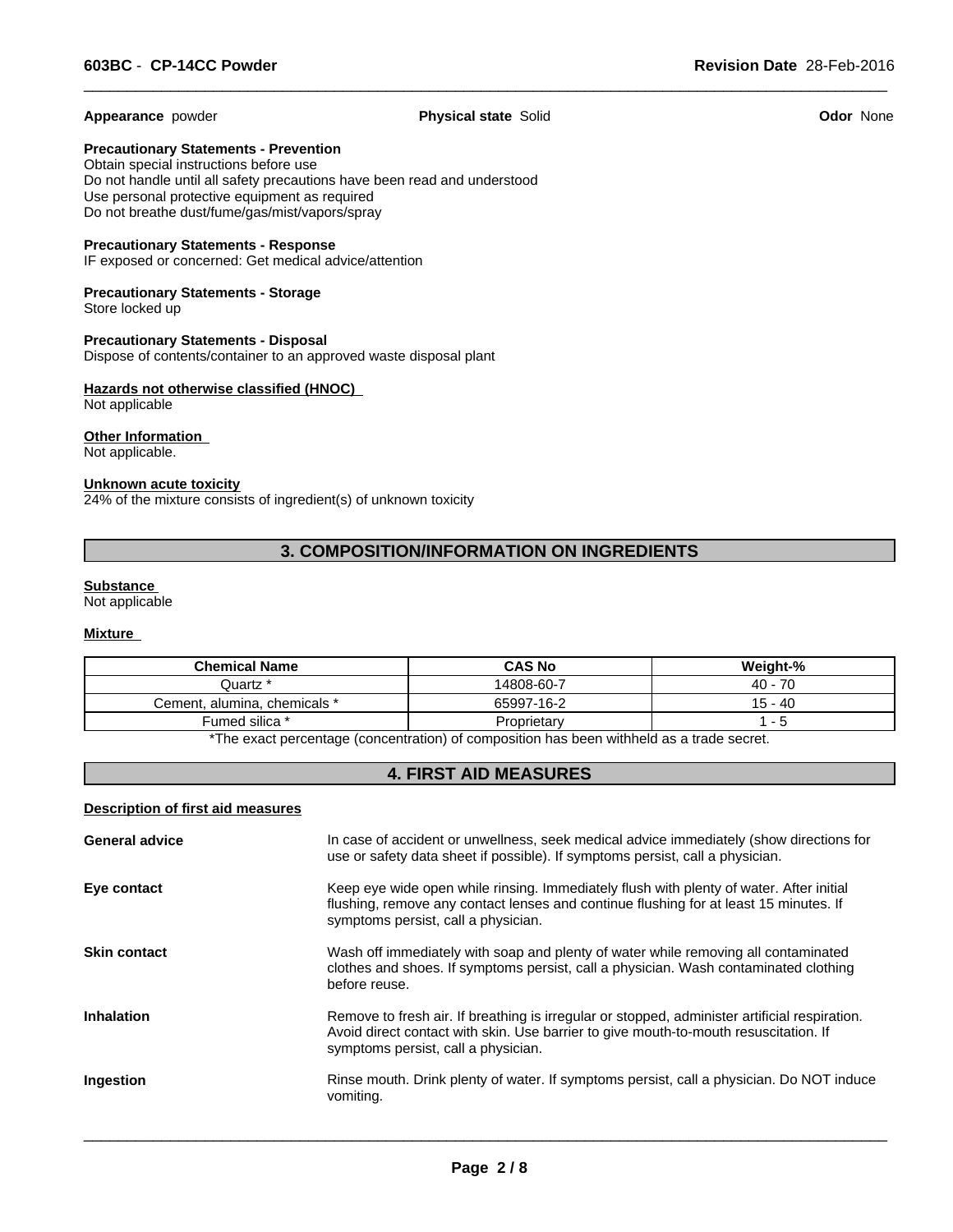**Self-protection of the first aider** Use personal protective equipment as required.

#### **Most important symptoms and effects, both acute and delayed**

**Symptoms** May cause redness and tearing of the eyes. Coughing and/ or wheezing.

#### **Indication of any immediate medical attention and special treatment needed**

**Note to physicians** Treat symptomatically.

# **5. FIRE-FIGHTING MEASURES**

 $\overline{\phantom{a}}$  ,  $\overline{\phantom{a}}$  ,  $\overline{\phantom{a}}$  ,  $\overline{\phantom{a}}$  ,  $\overline{\phantom{a}}$  ,  $\overline{\phantom{a}}$  ,  $\overline{\phantom{a}}$  ,  $\overline{\phantom{a}}$  ,  $\overline{\phantom{a}}$  ,  $\overline{\phantom{a}}$  ,  $\overline{\phantom{a}}$  ,  $\overline{\phantom{a}}$  ,  $\overline{\phantom{a}}$  ,  $\overline{\phantom{a}}$  ,  $\overline{\phantom{a}}$  ,  $\overline{\phantom{a}}$ 

#### **Suitable extinguishing media**

Use extinguishing measures that are appropriate to local circumstances and the surrounding environment.

**Unsuitable extinguishing media** No information available.

#### **Specific hazards arising from the chemical**

No information available.

**Explosion data Sensitivity to Mechanical Impact** None. **Sensitivity to Static Discharge** None.

#### **Protective equipment and precautions for firefighters**

As in any fire, wear self-contained breathing apparatus pressure-demand, MSHA/NIOSH (approved or equivalent) and full protective gear.

### **6. ACCIDENTAL RELEASE MEASURES**

#### **Personal precautions, protective equipment and emergency procedures**

| Methods for cleaning up                                                                            | Use personal protective equipment as required. Sweep up and shovel into suitable<br>containers for disposal. Avoid creating dust. |  |
|----------------------------------------------------------------------------------------------------|-----------------------------------------------------------------------------------------------------------------------------------|--|
| <b>Methods for containment</b>                                                                     | Prevent further leakage or spillage if safe to do so.                                                                             |  |
| Methods and material for containment and cleaning up                                               |                                                                                                                                   |  |
| <b>Environmental precautions</b>                                                                   | No information available.                                                                                                         |  |
| <b>Environmental precautions</b>                                                                   |                                                                                                                                   |  |
| Use personal protective equipment as required. Avoid creating dust.<br><b>Personal precautions</b> |                                                                                                                                   |  |
|                                                                                                    |                                                                                                                                   |  |

#### **7. HANDLING AND STORAGE**

#### **Precautions for safe handling**

**Advice on safe handling** Avoid contact with skin, eyes or clothing. Use personal protective equipment as required. Wash contaminated clothing before reuse. Do not breathe dust/fume/gas/mist/vapors/spray. Do not eat, drink or smoke when using this product.

#### **Conditions for safe storage, including any incompatibilities**

| <b>Storage Conditions</b> | Keep container tightly closed in a dry and well-ventilated place. Keep out of the reach of<br>children. |
|---------------------------|---------------------------------------------------------------------------------------------------------|
| Incompatible materials    | Hydrogen fluoride. Strong bases.                                                                        |

# **8. EXPOSURE CONTROLS/PERSONAL PROTECTION**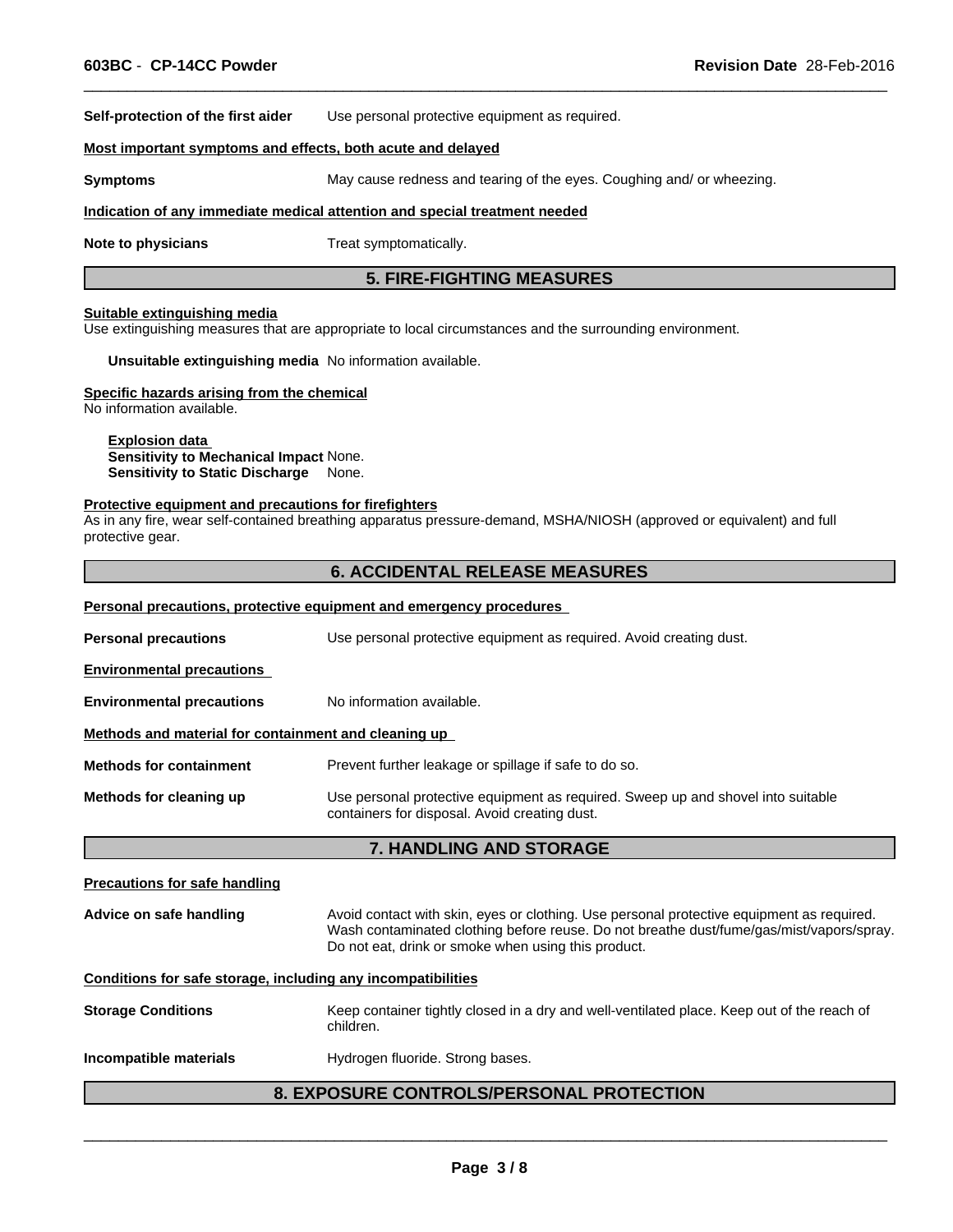# **Control parameters**

# **Exposure Guidelines** .

| Chemical Name        | <b>ACGIH TLV</b>                                      | <b>OSHA PEL</b>                                                                                                                                                                   | <b>NIOSH IDLH</b>                                                              |
|----------------------|-------------------------------------------------------|-----------------------------------------------------------------------------------------------------------------------------------------------------------------------------------|--------------------------------------------------------------------------------|
| Quartz<br>14808-60-7 | TWA: $0.025$ mg/m <sup>3</sup> respirable<br>fraction | $(30)/(%SiO2 + 2)$ mg/m <sup>3</sup> TWA<br>total dust<br>$(250)/(%SiO2 + 5)$ mppcf TWA<br>respirable fraction<br>$(10)/(%SiO2 + 2)$ mg/m <sup>3</sup> TWA<br>respirable fraction | IDLH: 50 $mg/m3$ respirable dust<br>TWA: $0.05 \text{ mg/m}^3$ respirable dust |

 $\overline{\phantom{a}}$  ,  $\overline{\phantom{a}}$  ,  $\overline{\phantom{a}}$  ,  $\overline{\phantom{a}}$  ,  $\overline{\phantom{a}}$  ,  $\overline{\phantom{a}}$  ,  $\overline{\phantom{a}}$  ,  $\overline{\phantom{a}}$  ,  $\overline{\phantom{a}}$  ,  $\overline{\phantom{a}}$  ,  $\overline{\phantom{a}}$  ,  $\overline{\phantom{a}}$  ,  $\overline{\phantom{a}}$  ,  $\overline{\phantom{a}}$  ,  $\overline{\phantom{a}}$  ,  $\overline{\phantom{a}}$ 

*NIOSH IDLH Immediately Dangerous to Life or Health*

### **Appropriate engineering controls**

| <b>Engineering Controls</b> | Showers              |  |
|-----------------------------|----------------------|--|
|                             | Eyewash stations     |  |
|                             | Ventilation systems. |  |

# **Individual protection measures, such as personal protective equipment**

| <b>Eye/face protection</b>            | Wear safety glasses with side shields (or goggles).                                                                                                                                                                                                                                                                              |
|---------------------------------------|----------------------------------------------------------------------------------------------------------------------------------------------------------------------------------------------------------------------------------------------------------------------------------------------------------------------------------|
| Skin and body protection              | Wear protective gloves and protective clothing.                                                                                                                                                                                                                                                                                  |
| <b>Respiratory protection</b>         | If exposure limits are exceeded or irritation is experienced, NIOSH/MSHA approved<br>respiratory protection should be worn. Positive-pressure supplied air respirators may be<br>required for high airborne contaminant concentrations. Respiratory protection must be<br>provided in accordance with current local regulations. |
| <b>General Hygiene Considerations</b> | Handle in accordance with good industrial hygiene and safety practice.                                                                                                                                                                                                                                                           |

# **9. PHYSICAL AND CHEMICAL PROPERTIES**

# **Information on basic physical and chemical properties**

| <b>Physical state</b><br>Appearance | Solid<br>powder          | Odor                  | None                     |
|-------------------------------------|--------------------------|-----------------------|--------------------------|
| Color                               | Light gray               | <b>Odor threshold</b> | No information available |
|                                     |                          |                       |                          |
| <b>Property</b>                     | <b>Values</b>            | Remarks • Method      |                          |
| рH                                  | $-7$                     |                       |                          |
| Melting point / freezing point      | 1650 $°C$<br>3002 °F     |                       |                          |
| Boiling point / boiling range       | 1650 °C / 3002 °F        |                       |                          |
| <b>Flash point</b>                  | No information available |                       |                          |
| <b>Evaporation rate</b>             | No information available |                       |                          |
| Flammability (solid, gas)           | No information available |                       |                          |
| <b>Flammability Limit in Air</b>    |                          |                       |                          |
| <b>Upper flammability limit:</b>    | No information available |                       |                          |
| Lower flammability limit:           | No information available |                       |                          |
| Vapor pressure                      | No information available |                       |                          |
| Vapor density                       | No information available |                       |                          |
| <b>Relative density</b>             | 2.7                      |                       |                          |
| <b>Water solubility</b>             | Insoluble in water       |                       |                          |
| Solubility in other solvents        | No information available |                       |                          |
| <b>Partition coefficient</b>        | No information available |                       |                          |
| <b>Autoignition temperature</b>     | No information available |                       |                          |
| <b>Decomposition temperature</b>    | No information available |                       |                          |
| <b>Kinematic viscosity</b>          | No information available | Not applicable        |                          |
| <b>Dynamic viscosity</b>            | No information available | Not applicable        |                          |
| <b>Explosive properties</b>         | Not an explosive         |                       |                          |
| <b>Oxidizing properties</b>         | Not applicable           |                       |                          |
| <b>Other Information</b>            |                          |                       |                          |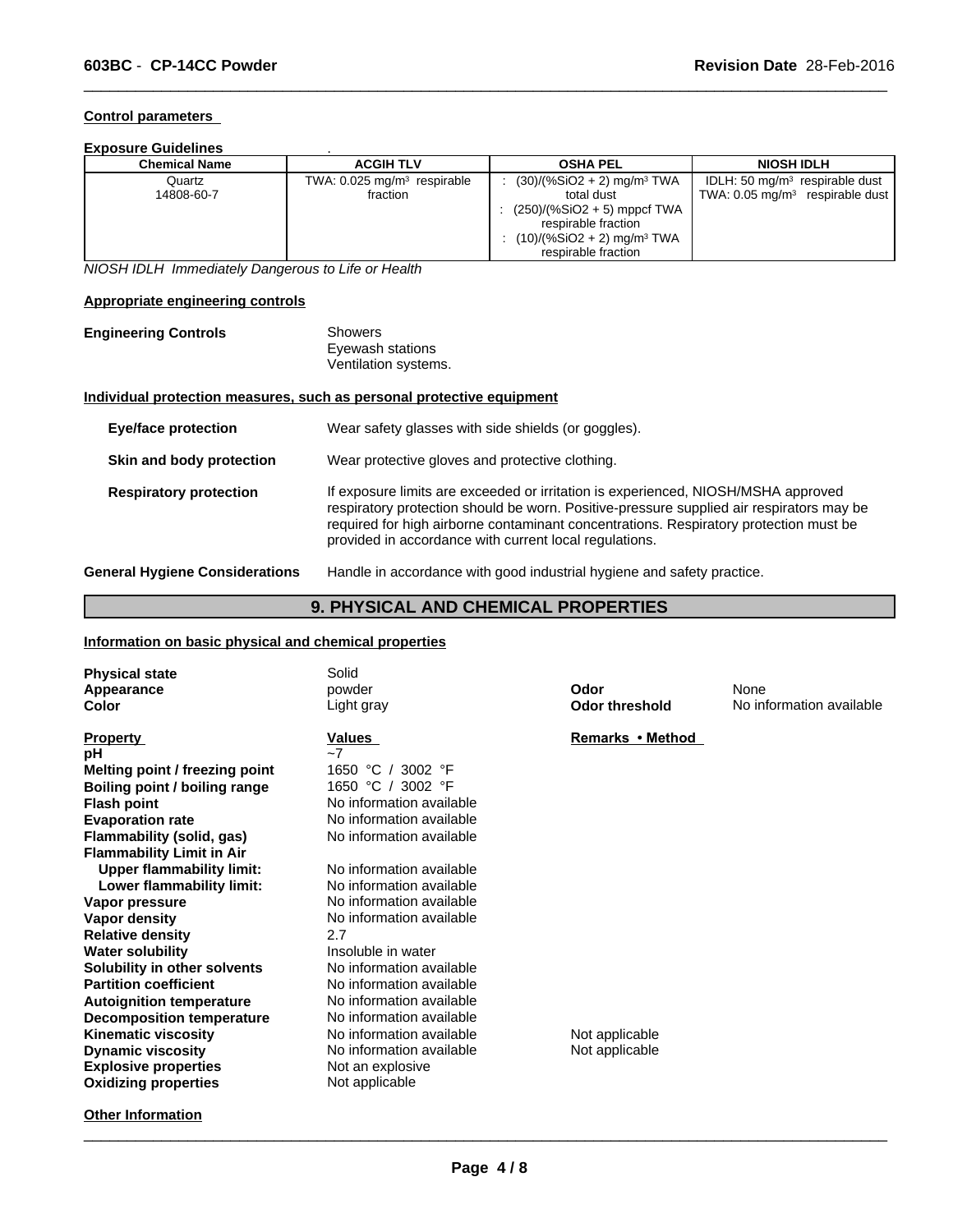**VOC Content (%)** 0 g/L

**Softening point** No information available **Molecular weight** No information available **Density** No information available **Bulk density** No information available

# **10. STABILITY AND REACTIVITY**

 $\overline{\phantom{a}}$  ,  $\overline{\phantom{a}}$  ,  $\overline{\phantom{a}}$  ,  $\overline{\phantom{a}}$  ,  $\overline{\phantom{a}}$  ,  $\overline{\phantom{a}}$  ,  $\overline{\phantom{a}}$  ,  $\overline{\phantom{a}}$  ,  $\overline{\phantom{a}}$  ,  $\overline{\phantom{a}}$  ,  $\overline{\phantom{a}}$  ,  $\overline{\phantom{a}}$  ,  $\overline{\phantom{a}}$  ,  $\overline{\phantom{a}}$  ,  $\overline{\phantom{a}}$  ,  $\overline{\phantom{a}}$ 

**Reactivity**  No data available

**Chemical stability**

Stable under recommended storage conditions. **Possibility of Hazardous Reactions** Hazardous polymerization does not occur. **Conditions to avoid** dust formation. **Incompatible materials** Hydrogen fluoride. Strong bases. **Hazardous Decomposition Products** None known based on information supplied.

# **11. TOXICOLOGICAL INFORMATION**

#### **Information on likely routes of exposure**

#### **Product Information**

| <b>Inhalation</b>   | Inhalation overexposure to free crystalline silica may cause delayed lung injury including<br>silicosis, a disabling and potentially fatal lung disease. |
|---------------------|----------------------------------------------------------------------------------------------------------------------------------------------------------|
| Eye contact         | No data available.                                                                                                                                       |
| <b>Skin contact</b> | No data available.                                                                                                                                       |
| Ingestion           | No data available.                                                                                                                                       |

| <b>Chemical Name</b> | Oral LD50            | Dermal LD50 | <b>Inhalation LC50</b> |  |
|----------------------|----------------------|-------------|------------------------|--|
| Quartz               | Rat<br>$= 500$ mg/kg |             |                        |  |
| 14808-60-7           |                      |             |                        |  |

#### **Information on toxicological effects**

**Symptoms** May cause redness and tearing of the eyes. Coughing and/ or wheezing.

 $\overline{\phantom{a}}$  ,  $\overline{\phantom{a}}$  ,  $\overline{\phantom{a}}$  ,  $\overline{\phantom{a}}$  ,  $\overline{\phantom{a}}$  ,  $\overline{\phantom{a}}$  ,  $\overline{\phantom{a}}$  ,  $\overline{\phantom{a}}$  ,  $\overline{\phantom{a}}$  ,  $\overline{\phantom{a}}$  ,  $\overline{\phantom{a}}$  ,  $\overline{\phantom{a}}$  ,  $\overline{\phantom{a}}$  ,  $\overline{\phantom{a}}$  ,  $\overline{\phantom{a}}$  ,  $\overline{\phantom{a}}$ 

#### **Delayed and immediate effects as well as chronic effects from short and long-term exposure**

| <b>Sensitization</b>              | No information available.                                                          |             |                                                                                          |             |
|-----------------------------------|------------------------------------------------------------------------------------|-------------|------------------------------------------------------------------------------------------|-------------|
| Germ cell mutagenicity            | No information available.                                                          |             |                                                                                          |             |
| Carcinogenicity                   |                                                                                    |             | The table below indicates whether each agency has listed any ingredient as a carcinogen. |             |
| <b>Chemical Name</b>              | <b>ACGIH</b>                                                                       | <b>IARC</b> | <b>NTP</b>                                                                               | <b>OSHA</b> |
| <b>Quartz</b>                     | A <sub>2</sub>                                                                     | Group 1     | Known                                                                                    |             |
| 14808-60-7                        |                                                                                    |             |                                                                                          |             |
|                                   | ACGIH (American Conference of Governmental Industrial Hygienists)                  |             |                                                                                          |             |
| A2 - Suspected Human Carcinogen   |                                                                                    |             |                                                                                          |             |
|                                   | IARC (International Agency for Research on Cancer)                                 |             |                                                                                          |             |
| Group 1 - Carcinogenic to Humans  |                                                                                    |             |                                                                                          |             |
| NTP (National Toxicology Program) |                                                                                    |             |                                                                                          |             |
| Known - Known Carcinogen          |                                                                                    |             |                                                                                          |             |
|                                   | OSHA (Occupational Safety and Health Administration of the US Department of Labor) |             |                                                                                          |             |
| X - Present                       |                                                                                    |             |                                                                                          |             |
| <b>Reproductive toxicity</b>      | No information available.                                                          |             |                                                                                          |             |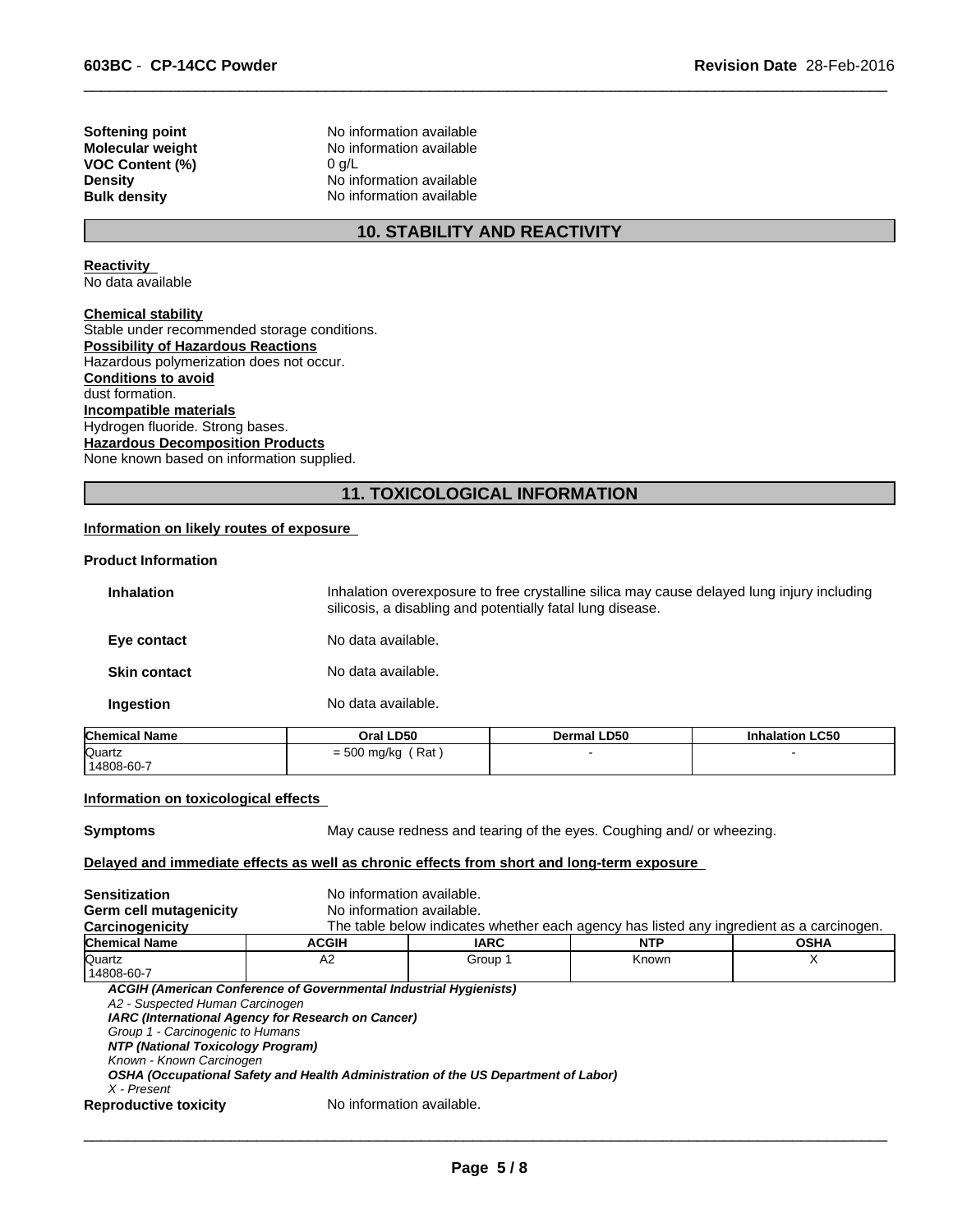| <b>STOT - single exposure</b><br><b>STOT - repeated exposure</b> | No information available.<br>Causes damage to organs through prolonged or repeated exposure if inhaled. May cause<br>disorder and damage to the. Respiratory system. |
|------------------------------------------------------------------|----------------------------------------------------------------------------------------------------------------------------------------------------------------------|
| <b>Target Organ Effects</b>                                      | Respiratory system, lungs, Eyes.                                                                                                                                     |
| <b>Aspiration hazard</b>                                         | No information available.                                                                                                                                            |

 $\overline{\phantom{a}}$  ,  $\overline{\phantom{a}}$  ,  $\overline{\phantom{a}}$  ,  $\overline{\phantom{a}}$  ,  $\overline{\phantom{a}}$  ,  $\overline{\phantom{a}}$  ,  $\overline{\phantom{a}}$  ,  $\overline{\phantom{a}}$  ,  $\overline{\phantom{a}}$  ,  $\overline{\phantom{a}}$  ,  $\overline{\phantom{a}}$  ,  $\overline{\phantom{a}}$  ,  $\overline{\phantom{a}}$  ,  $\overline{\phantom{a}}$  ,  $\overline{\phantom{a}}$  ,  $\overline{\phantom{a}}$ 

#### **Numerical measures of toxicity - Product Information**

**The following values are calculated based on chapter 3.1 of the GHS document** . **ATEmix (oral)** 2,000.00 mg/kg

### **12. ECOLOGICAL INFORMATION**

#### **Ecotoxicity**

100 % of the mixture consists of components(s) of unknown hazards to the aquatic environment

#### **Persistence and degradability**

No information available.

#### **Bioaccumulation**

No information available.

#### **Other adverse effects**

No information available

# **13. DISPOSAL CONSIDERATIONS**

| Waste treatment methods       |                                                                                                        |
|-------------------------------|--------------------------------------------------------------------------------------------------------|
| Disposal of wastes            | Disposal should be in accordance with applicable regional, national and local laws and<br>regulations. |
| <b>Contaminated packaging</b> | Do not reuse container.                                                                                |

# **14. TRANSPORT INFORMATION**

| <b>DOT</b>  | Not regulated |
|-------------|---------------|
| <b>TDG</b>  | Not regulated |
| <b>IATA</b> | Not regulated |
| <b>IMDG</b> | Not regulated |

# **15. REGULATORY INFORMATION**

| <b>International Inventories</b> |          |
|----------------------------------|----------|
| <b>TSCA</b>                      | Complies |
| <b>DSL/NDSL</b>                  | Complies |
| <b>EINECS/ELINCS</b>             | Complies |
| <b>IECSC</b>                     | Complies |
| <b>KECL</b>                      | Complies |
| <b>PICCS</b>                     | Complies |
| <b>AICS</b>                      | Complies |

**Legend:** 

**TSCA** - United States Toxic Substances Control Act Section 8(b) Inventory **DSL/NDSL** - Canadian Domestic Substances List/Non-Domestic Substances List **EINECS/ELINCS** - European Inventory of Existing Chemical Substances/European List of Notified Chemical Substances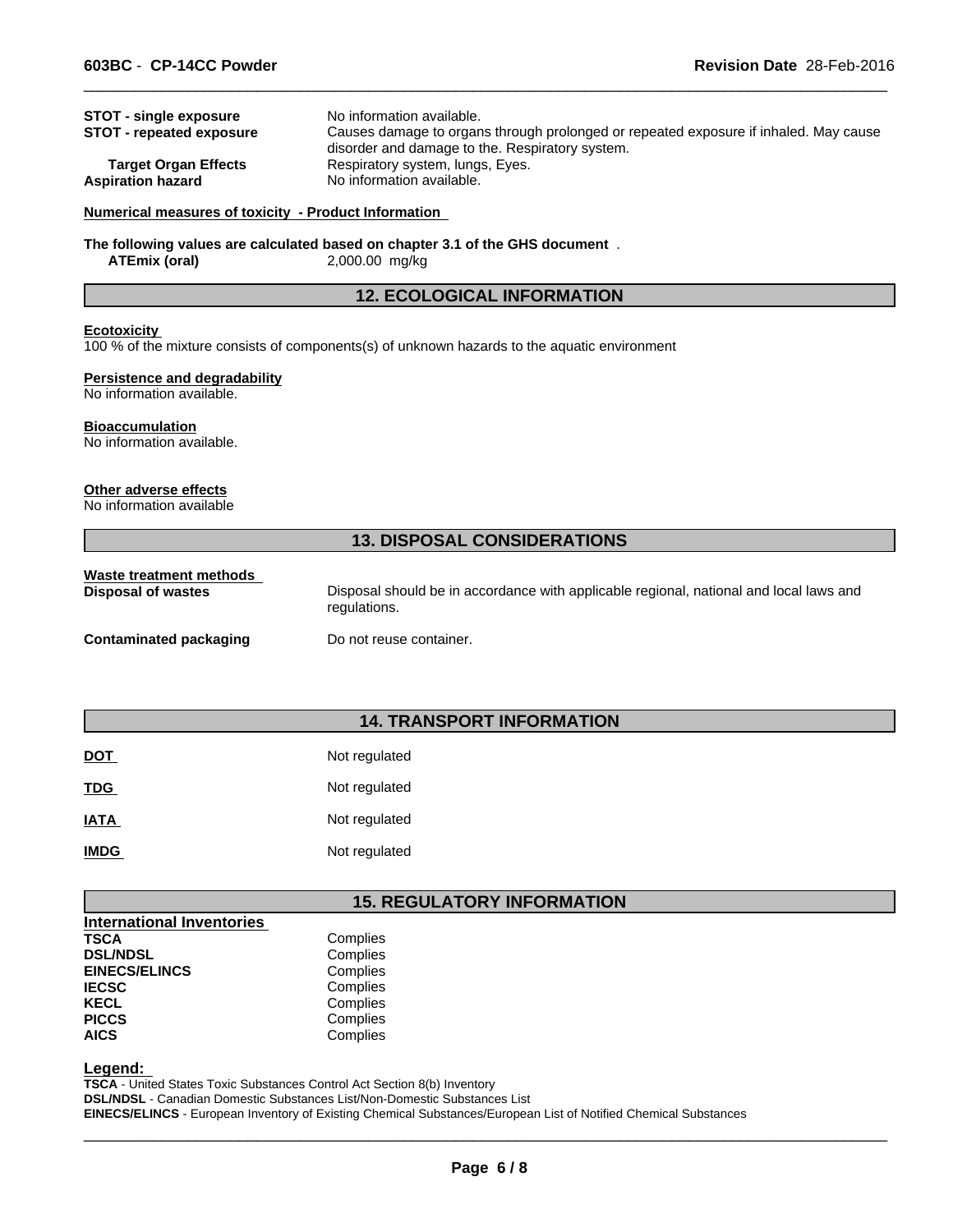**ENCS** - Japan Existing and New Chemical Substances **IECSC** - China Inventory of Existing Chemical Substances **KECL** - Korean Existing and Evaluated Chemical Substances **PICCS** - Philippines Inventory of Chemicals and Chemical Substances **AICS** - Australian Inventory of Chemical Substances

### **US Federal Regulations**

# **SARA 313**

Section 313 of Title III of the Superfund Amendments and Reauthorization Act of 1986 (SARA). This product does not contain any chemicals which are subject to the reporting requirements of the Act and Title 40 of the Code of Federal Regulations, Part 372

 $\overline{\phantom{a}}$  ,  $\overline{\phantom{a}}$  ,  $\overline{\phantom{a}}$  ,  $\overline{\phantom{a}}$  ,  $\overline{\phantom{a}}$  ,  $\overline{\phantom{a}}$  ,  $\overline{\phantom{a}}$  ,  $\overline{\phantom{a}}$  ,  $\overline{\phantom{a}}$  ,  $\overline{\phantom{a}}$  ,  $\overline{\phantom{a}}$  ,  $\overline{\phantom{a}}$  ,  $\overline{\phantom{a}}$  ,  $\overline{\phantom{a}}$  ,  $\overline{\phantom{a}}$  ,  $\overline{\phantom{a}}$ 

| <b>SARA 311/312 Hazard Categories</b> |     |  |
|---------------------------------------|-----|--|
| Acute health hazard                   | No  |  |
| <b>Chronic Health Hazard</b>          | Yes |  |
| Fire hazard                           | N٥  |  |
| Sudden release of pressure hazard     | No  |  |
| <b>Reactive Hazard</b>                | No  |  |

#### **CWA (Clean Water Act)**

This product does not contain any substances regulated as pollutants pursuant to the Clean Water Act (40 CFR 122.21 and 40 CFR 122.42)

#### **CERCLA**

This material, as supplied, does not contain any substances regulated as hazardous substances under the Comprehensive Environmental Response Compensation and Liability Act (CERCLA) (40 CFR 302) or the Superfund Amendments and Reauthorization Act (SARA) (40 CFR 355). There may be specific reporting requirements at the local, regional, or state level pertaining to releases of this material

### **US State Regulations**

### **California Proposition 65**

This product contains the following Proposition 65 chemicals

| <b>Chemical Name</b>       | California<br><b>Proposition 65</b> |
|----------------------------|-------------------------------------|
| 4808-60-7<br>Quartz<br>$-$ | Carcinoger                          |
| .<br>.                     |                                     |

#### **U.S. State Right-to-Know Regulations**

| <b>Chemical Name</b> | $ -$<br>New<br>Jersev | assachusetts | `nsylvania |
|----------------------|-----------------------|--------------|------------|
| Quartz               |                       |              | $\cdot$ .  |
| 14808-60-7           |                       |              |            |

**U.S. EPA Label Information** 

**EPA Pesticide Registration Number** Not applicable

| $\backslash$ 16. OTHER INFORMATION, INCLUDING DATE OF PREPARATION OF THE LAST REVISION $\backslash$ |  |
|-----------------------------------------------------------------------------------------------------|--|
|                                                                                                     |  |

| <b>NFPA</b>                | <b>Health hazards 1</b> | <b>Flammability 0</b>     | <b>Instability 0</b>                                                                                                                                                                                                                           | <b>Physical and Chemical</b><br><b>Properties -</b>                                                                         |
|----------------------------|-------------------------|---------------------------|------------------------------------------------------------------------------------------------------------------------------------------------------------------------------------------------------------------------------------------------|-----------------------------------------------------------------------------------------------------------------------------|
| <b>HMIS</b>                | Health hazards 1*       | <b>Flammability 0</b>     | <b>Physical hazards</b> 0                                                                                                                                                                                                                      | Personal protection X                                                                                                       |
| Chronic Hazard Star Legend |                         | * = Chronic Health Hazard |                                                                                                                                                                                                                                                |                                                                                                                             |
| <b>Issue Date</b>          | 28-Feb-2016             |                           |                                                                                                                                                                                                                                                |                                                                                                                             |
| <b>Revision Date</b>       | 28-Feb-2016             |                           |                                                                                                                                                                                                                                                |                                                                                                                             |
| <b>Revision Note</b>       |                         |                           |                                                                                                                                                                                                                                                |                                                                                                                             |
| No information available   |                         |                           |                                                                                                                                                                                                                                                |                                                                                                                             |
| <b>Disclaimer</b>          |                         |                           |                                                                                                                                                                                                                                                |                                                                                                                             |
|                            |                         |                           |                                                                                                                                                                                                                                                | The information provided in this Material Safety Data Sheet is correct to the best of our knowledge, information and belief |
|                            |                         |                           | at the date of its publication. The information given is designed only as a guidance for safe handling, use, processing,<br>storage, transportation, disposal and release and is not to be considered a warranty or quality specification. The |                                                                                                                             |
|                            |                         |                           |                                                                                                                                                                                                                                                |                                                                                                                             |

**information relates only to the specific material designated and may not be valid for such material used in combination with any other materials or in any process, unless specified in the text.**